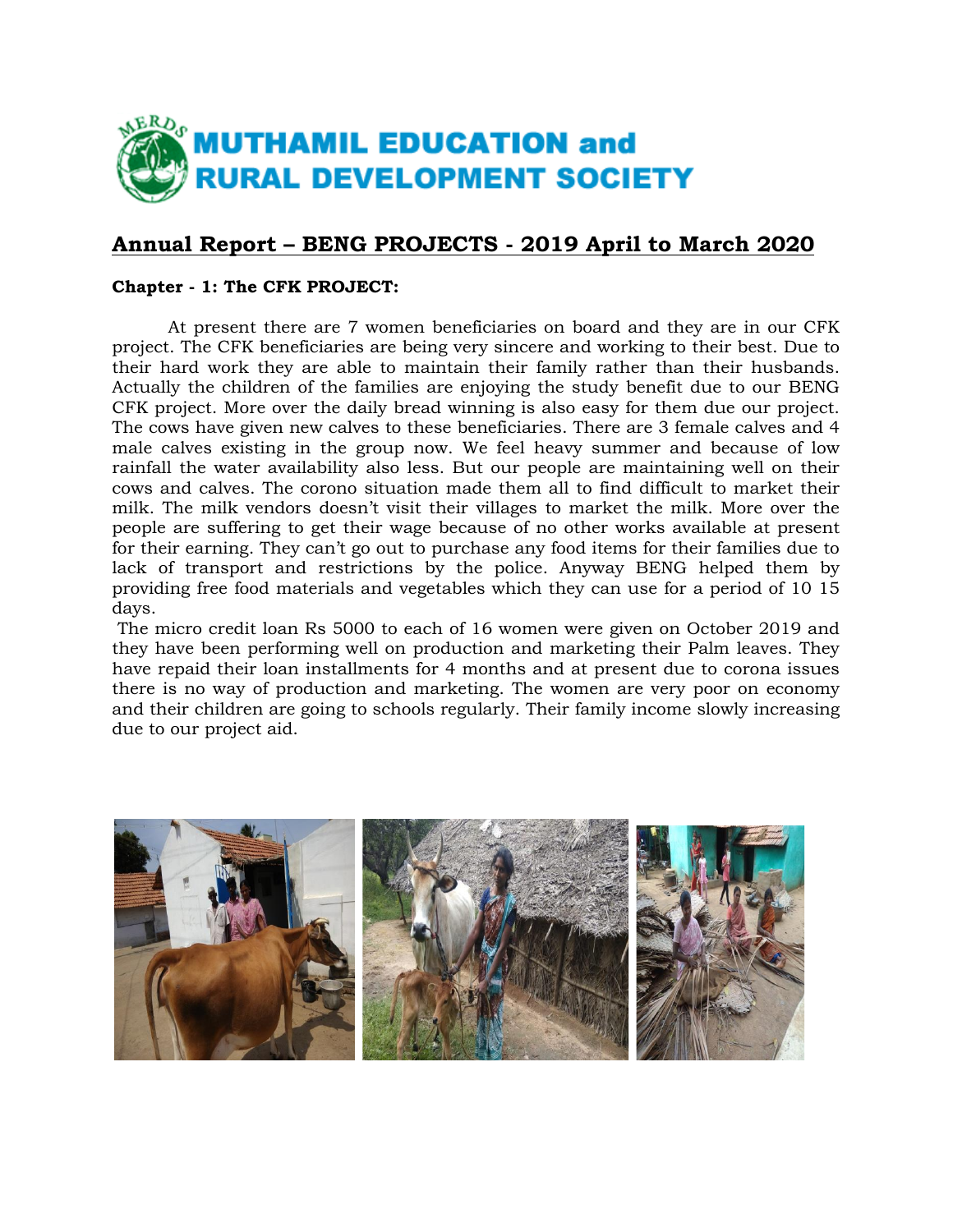## **CHAPTER- 2: DROP OUT CENTRE**

Our DOC students are being highly encouraged and motivated by our teachers to continue their higher studies. The children also highly cooperated with our staff and follow the day to day principles. The daily study is conducted according to the syllabus derived by our teachers, mostly the school curriculum will be the syllabus and every day the subjects like Tamil. English, mathematics, science, social science, and commerce are being taught to our students. The subjects are being taught on our mother tongue. We do conduct small weekly tests on the main subjects to our children. Actually our DOC received great appreciation from the public as well as the government schools management n our town. We find the greater number of students willing to get admit on our centre. But due to the project norms we have to restrict the number up to 50. The parents of all children convey their gratitude and they feel proud of our care given to their children. The children enjoy our food provided in the evenings and it is great help to the families. In general the children are being cared well in our centre and getting promotion on their life standard. We hope they will follow their higher studies and get to a greater level in their life soon. It also seems that the new admission enquiry is very high on this current year. This is because of our great help and support to the children and families. BENG has to be honored for this noble help and guidance.

Our children are high competing with the regular school students and earn good marks on their academics. The orphan child called Pachaiyammal has been admitted on our DOC as she is entering  $7<sup>th</sup>$  standard. She is studying well and find very difficult to understand the English words. She is growing well and helping her grandpa and grandmother. She look after the welfare of her old aged grandpa and grandmother who are care taking her. At present her grandma is seriously sick and suffering from kidney failure. It was pity when we find them all on their home during our visits. During the corono visits we met them and gave an extra rice pack for the helpless family.

Our DOC students didn't write their final examinations on March and April due to the covid19 virus lockdown problem. Our students were well prepared in this year and we made revised tests also. But the examinations are postponed indefinitely. We have visited almost all the children's home during the food supply and they were exited on seeing us and came out without considering the alarming situation. Anyway we met their parents and they declare their satisfied comments on their children on our DOC and feel very proud that they are also cared along with their children by our project. The whole village paid honor to us and it made us to drop some tears too. Thanks to BENG.

Total number of students at DOC 2019-20 March

| 6 <sup>th</sup> standard | Male-3  | Female $-6$ |  |  |
|--------------------------|---------|-------------|--|--|
| 7 <sup>th</sup> Standard | Male -3 | Female - 7  |  |  |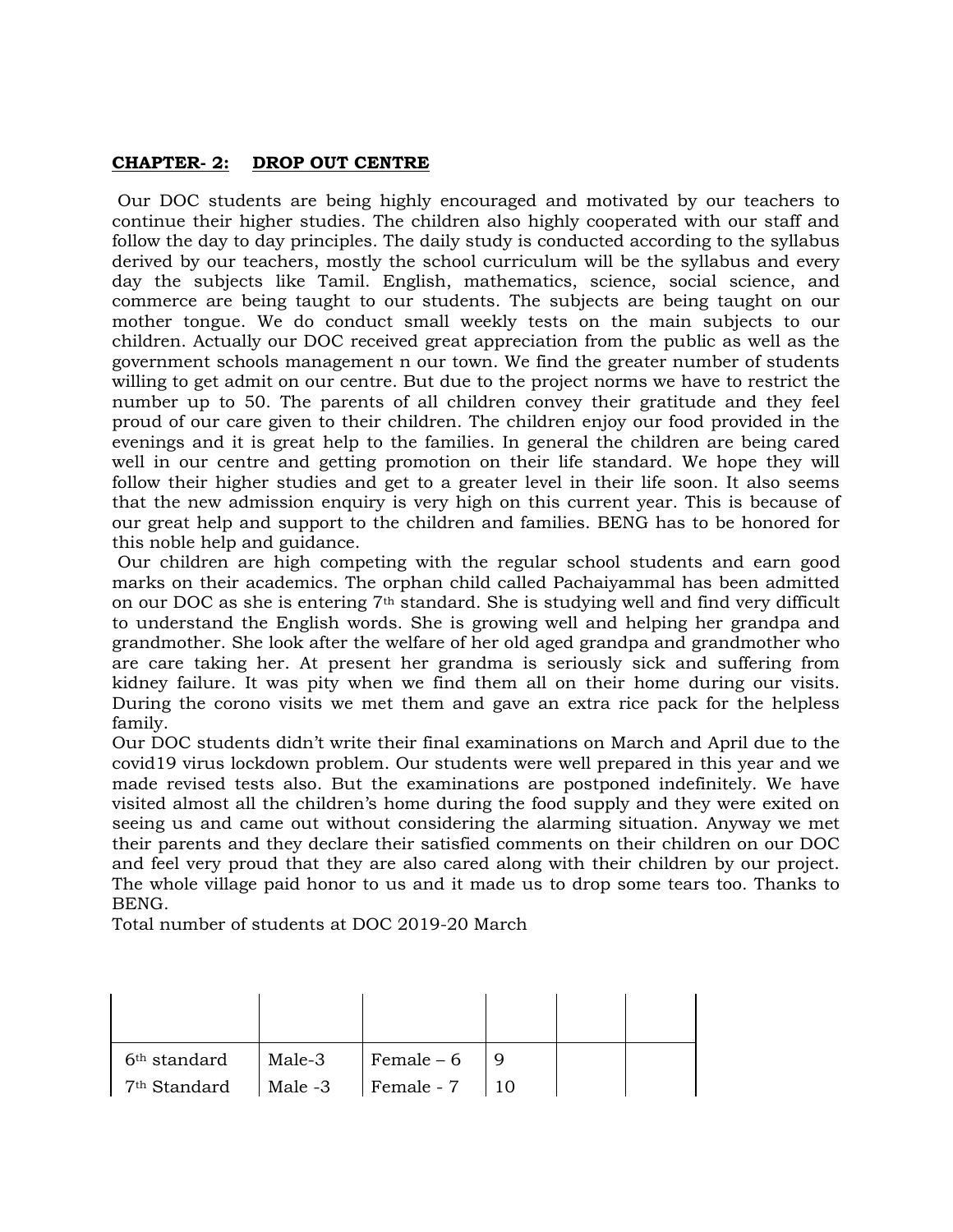| 8 <sup>th</sup> Standard | Male -3     | Female - 5   | 8  |  |
|--------------------------|-------------|--------------|----|--|
| 9 <sup>th</sup> Standard | Male $-4$   | Female -6    | 10 |  |
| $10th$ standard          | Male - $2$  | Female-6     | 8  |  |
| $11th$ standard          | Male-3      | Female -1    | 4  |  |
| $12th$ standard          | Male-1      | Female-      |    |  |
| Hence the total          | Male = $18$ | Female $=32$ | 50 |  |
|                          |             |              |    |  |
|                          |             |              |    |  |



#### **CHAPTER-3: BURSARY PROJECT:**

For the year 2019-2020, we have provided scholarships to 15 students. There are 14 regular college students and one school studying small girl pachaiyammal. The list is as below:

- 1 .A.Murugambal R2014-30 Gandhigram university MSC computer-
- 2. Devika R2016-44 NPR College Natham B.ED
- 3. Pachaiyammal R2016-49 High School Natham 7th standard ( school student)
- 4. S.Banupriya R2017-50 NPR College Natham B.COM.CA
- 5. S.Oviasri R2017 -51 M.K.University Madurai M.com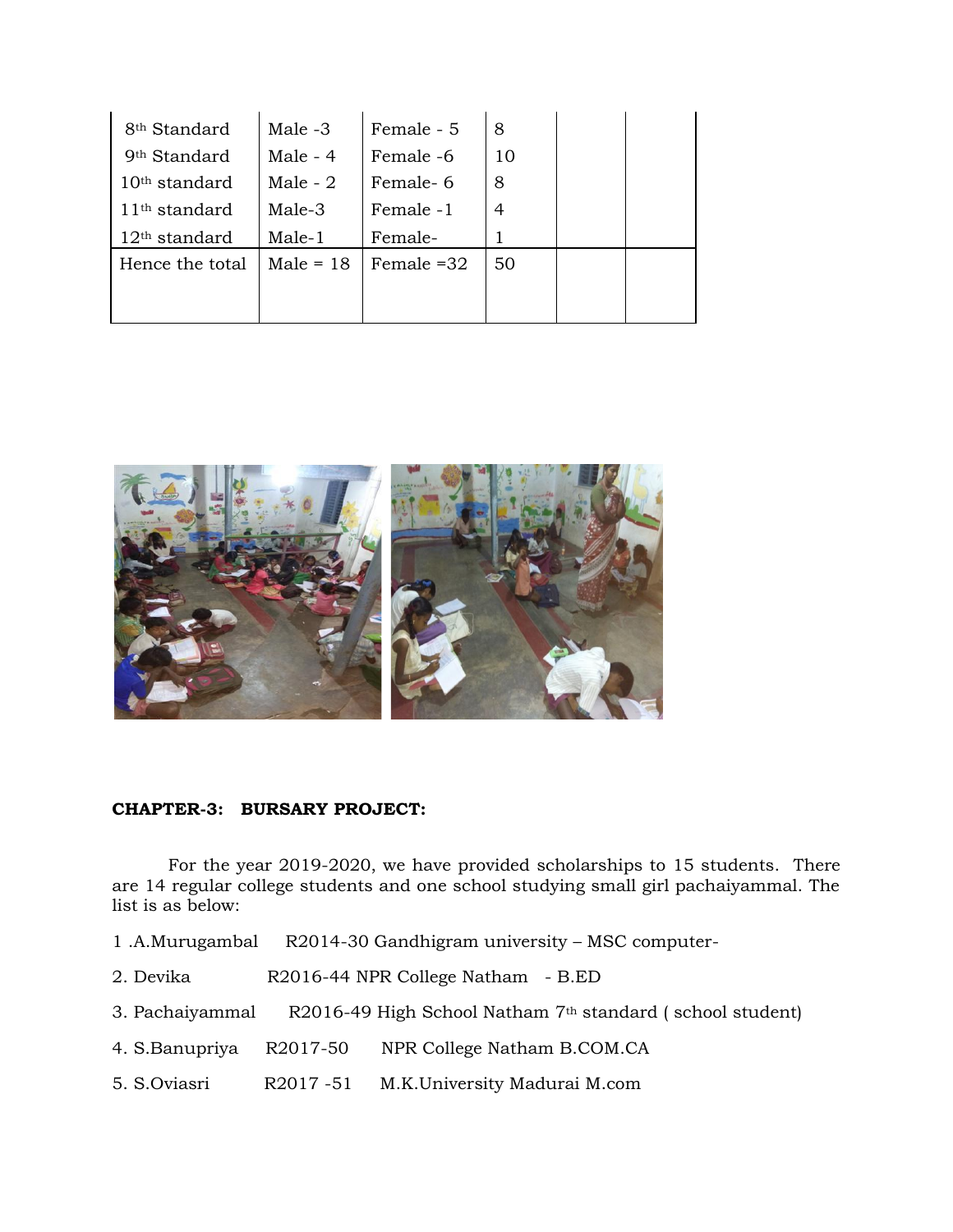- 6. S.Sakthivel R2017-53 M.K UNIVERSITY Melur B.A English
- 7. S.Anucia R2017 –56 Thiruchy colleges B.SC Computer
- 8. Nandhini R2017-57 M.K.University Madurai B.COM, CA
- 9. Shobanadevei R2017-58 Higher secondary School Natham
- 10. N.Yuvakarthika R2017-59 Meenakshi College Madurai B.A History
- 11. K.Mani R2018- 62 SBM College of Engineering B.E. Dindigul
- 12. Vijaymuthukumar R2018-63 M.k university Madurai Catering technology
- 13 Gayatri 8R201964 CMA Nat.Management college, Erode
- 14 Nagalaksmi 9R2019-69 Sacred Heart College Rediapatty B.COM
- 15 Sangavi 11R2019-66 NPR College Natham B.SC PHYSICS

The bursary students are studying well and achieving good on their studies. There is high progress on their studies. They not only performing well on their studies but also on other extracurricular activities like sports and cultural performances conducted in their colleges. They are well prepared to undertake any placement interview during their campus selection by the MNC companies. There are already 3 students who got appointment as teachers in the NPR college. Nilofernisha, Ambika and Visitra are the old students who got appointment as lecturers in the NPR college of Arts and Science. Another student Vijayalaksmi has got her office management job in the same college. Murugambal the current student who completes her Master degree at Gandhigram rural university got married and her husband supported her to continue her study without any problem. Likewise, Devika the girl studying her Bachelor of education degree got married and gave a birth to a female child . But she continuously made her effort on completing her studies and waiting for her final examinations. Almost all our bursary students are expecting their yearend final examinations. The examinations are postponed indefinitely due to covid19 problem. All of them are very much thankful to BENG for having provided them the noble support to continue their studies in the colleges. They hope that as soon as they complete their course period they will attain good job in future. The boy vijaymuthukumar has learned well on bakery and at present he was invited to work as an apprentice in a bakery making unit at Bangalore.